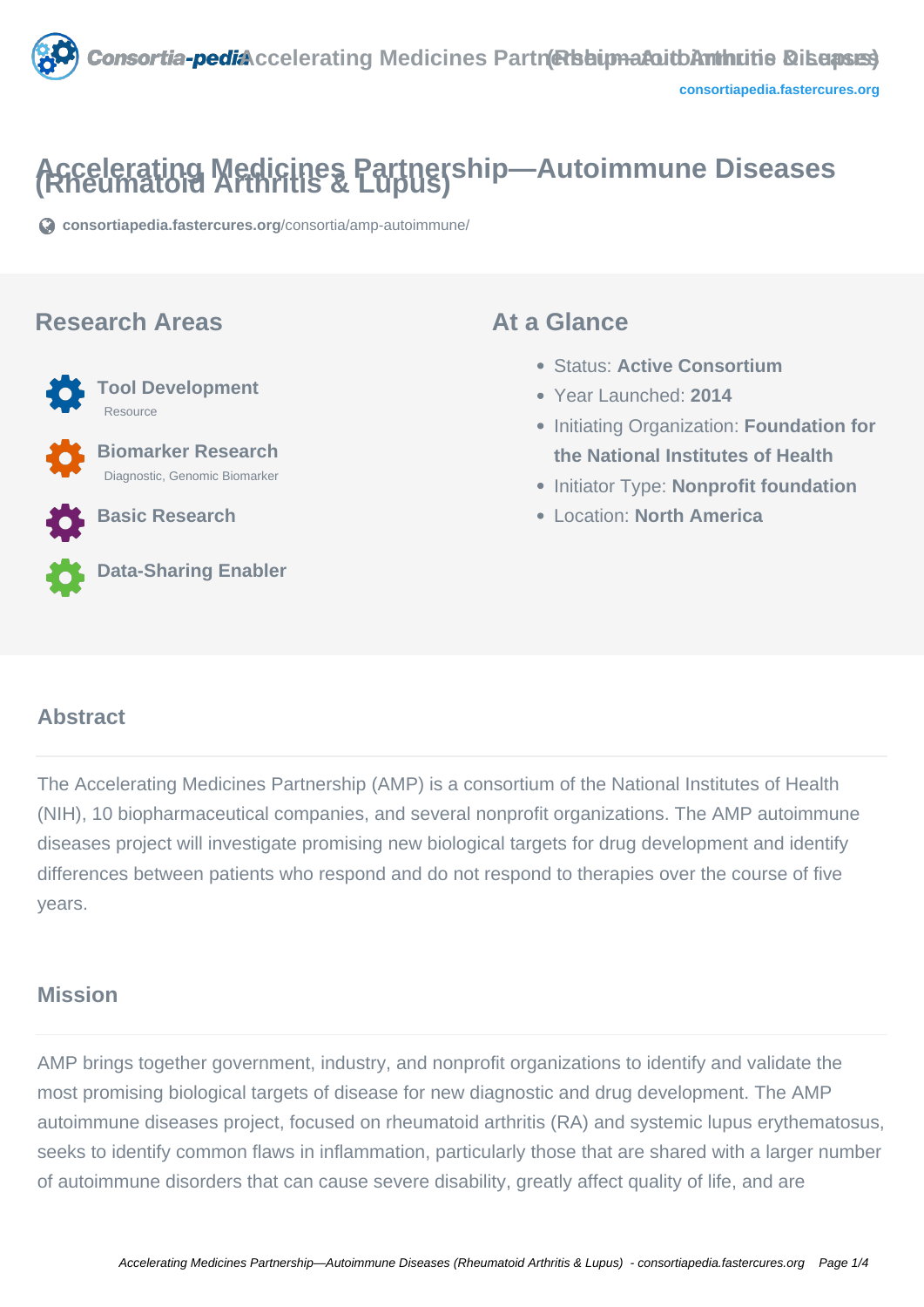

```
consortiapedia.fastercures.org
```
associated with an increased risk of death. This project aims to reveal biomarkers and biological targets for drug development, matching existing drugs to patients with specific molecular profiles who are most likely to benefit.

### **Consortium History**

The AMP autoimmune diseases project began in late 2014 and will be a five-year endeavor.

#### **Structure & Governance**

The AMP autoimmune diseases project is managed by a Steering Committee consisting of representatives from NIH, the Foundation for the NIH (FNIH), and participating companies and patient advocacy organizations. After research grants are awarded, investigators are added to the Steering Committee. The Steering Committee is responsible for defining the research agenda and project plans, reviewing ongoing projects, and assessing milestones. The Steering Committee operates under the direction of the overall AMP Executive Committee, which consists of representatives from NIH, FNIH, participating companies, the Food and Drug Administration (FDA), and patient advocacy organizations.

 The National Institute of Arthritis and Musculoskeletal and Skin Diseases (NIAMS) and the National Institute of Allergy and Infectious Diseases (NIAID), as participating members of the AMP autoimmune diseases project, intend to promote these objectives by publishing two Funding Opportunity Announcements (FOAs) for the development of a Leadership Center and Research Sites. Awardees will work collaboratively within a network structure to implement the AMP autoimmune diseases project. The resulting network will be developed by the NIH in collaboration with industry partners that will co-fund and actively participate in the scientific direction of the project.

### **Financing**

The total project will receive \$41.6 million over five years. The NIH will provide \$20.9 million, and industry partners will provide \$20.7 million.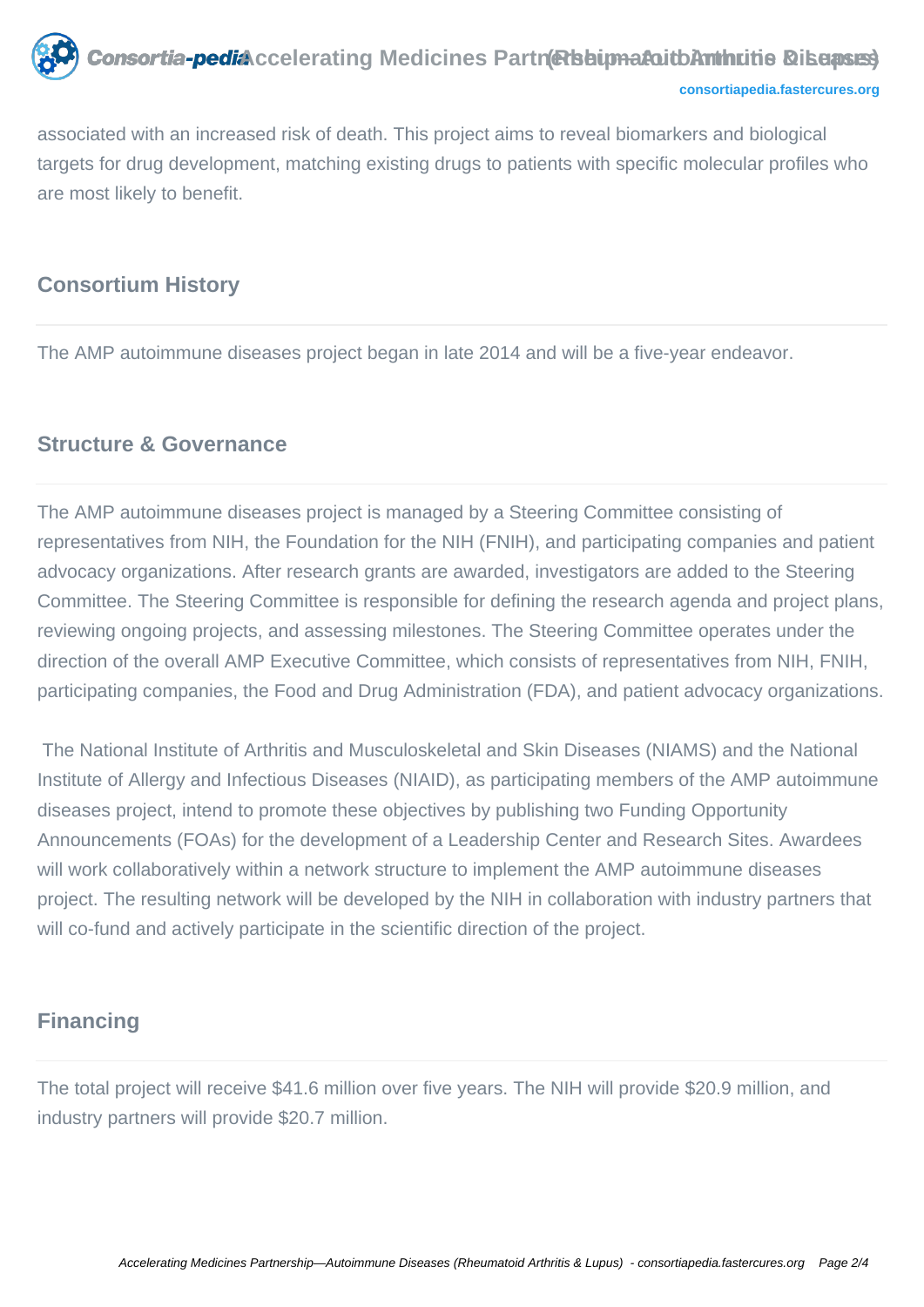

## **Intellectual Property**

AMP is designed to be precompetitive and will neither make use of preexisting intellectual property nor produce patentable findings.

### **Patent Engagement**

The AMP autoimmune diseases project will be supported by several patient organizations including the Arthritis Foundation, the Lupus Foundation of America, the Lupus Research Institute/Alliance for Lupus Research, and the Rheumatology Research Foundation.

### **Data Sharing**

AMP will deposit all data in a repository that will be accessible for use by the biomedical community and all qualified investigators, consistent with applicable laws, regulations, and policies, and unencumbered by any intellectual property claims.

#### **Impact/Accomplishment**

The research plan proposes a five-year process with goals and processes for each year. Year 1 will include startup activities such as validation of tissue acquisition processes and analytic technologies, and the development of operating procedures. Year 2 will focus on identification of disease-specific pathways by comparing data from patients and healthy individuals. Years 3-5 will expand the scale to include comparisons of different subsets of patients with RA or lupus to allow molecularly based patient stratification for precise treatment. The final 12 months (2019) will also include preliminary target validation. The data will be made publicly available through an internet-based information portal.

Homepage <http://www.nih.gov/science/amp/autoimmune.htm> Homepage http://niams.nih.gov/Funding/Funded Research/AMP\_R [A\\_Lupus/default.asp](http://niams.nih.gov/Funding/Funded_Research/AMP_RA_Lupus/default.asp)

#### **Sponsors & Partners**